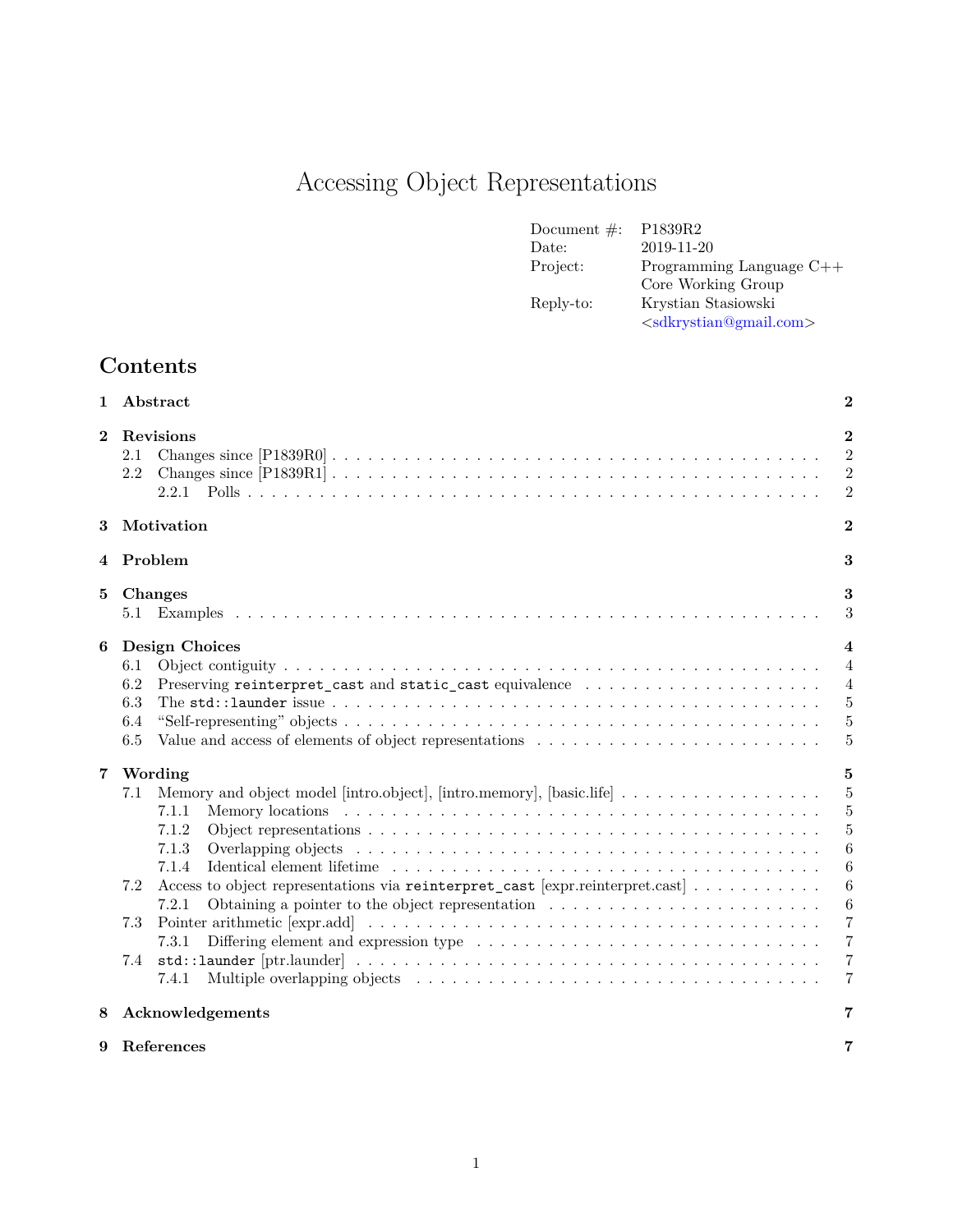## <span id="page-1-0"></span>**1 Abstract**

Allow access to the object representation of an object.

## <span id="page-1-1"></span>**2 Revisions**

#### <span id="page-1-2"></span>**2.1 Changes since [P1839R0]**

- Allow pointer arithmetic on expressions of type unsigned char\*, char\* and std::byte\* when pointing to objects of different type.
- Removed exclusion of the object representation of objects of zero size from appearing in the object representation of their containing object.
- Added multi-dimensional arrays of contiguous-layout types to the definition of contiguous-layout types.
- Slight change to the behavior of std::launder for when there are multiple viable objects.

#### <span id="page-1-3"></span>**2.2 Changes since [P1839R1]**

— Removed contiguous-layout types from wording, this should be tackled by [\[P1945R0](#page-6-6)].

#### <span id="page-1-4"></span>**2.2.1 Polls**

#### **EWGI**

*Should accessing the object representation be defined behaviour?*

Unanimous consent.

*Forward [P1839R1] as presented to EWG, recommending that this be a core issue?*

Unanimous consent.

#### **EWG**

*It should be possible to access the entire object representation through a pointer to a char-like type as a DR*

Approved.

## <span id="page-1-5"></span>**3 Motivation**

This proposal does not intend to introduce anything new, rather to standardize a common existing practice. Accessing the underlying bytes of an object has been a long-standing practice in C and  $C++$  alike, but, in  $C++$ , doing so is typically undefined behavior. With current wording, it is impossible to obtain a pointer to an element of the object representation; an expression such as reinterpret\_cast<char\*>(&a) typically yields a pointer to the original object, and only the type of the expression is changed. This does not represent the intent of CWG, as exemplified by [[CWG1314\]](#page-6-7), in which it is stated that access to the object representation is intended to be well-defined.

This has only recently become undefined behavior as of C++17, when [\[P0137R1](#page-6-8)] was accepted. This proposal includes a change to how pointers work, notably that they point to objects, rather than just representing an address, and it seems that the proposal neglected to add any provisions to allow access to the object representation of an object.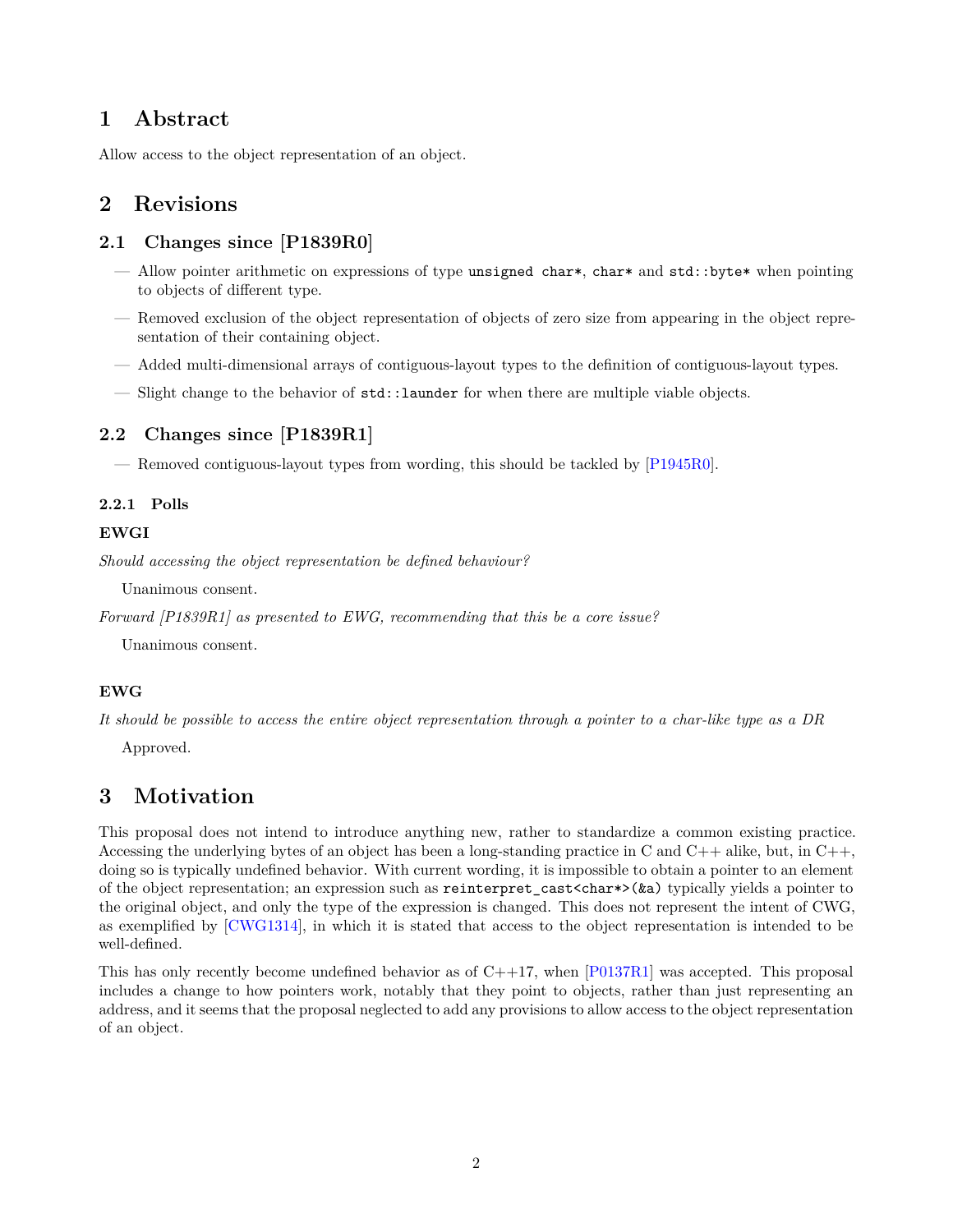## <span id="page-2-0"></span>**4 Problem**

This issue exists for two primary reasons: casting and pointer arithmetic. Given the following code:

```
int a = 420;
char b = *reinterpret\ncast{char*>(ka)};
```
The pointer does not bind to any char object or element of the object representation. This particular reinterpret\_cast is exactly equivalent to static\_cast<char\*>(static\_cast<void\*>(&a)) as per [\[expr.reinterpret.cast\] p7](http://eel.is/c++draft/expr.reinterpret.cast#7) and as such, [\[expr.static.cast\] p13](http://eel.is/c++draft/expr.static.cast#13) dictates that the value of the pointer is unchanged and therefore it points to the original object. When the lvalue-to-rvalue conversion is applied to the initializer expression of b, the behavior is undefined as per [\[expr.pre\] p4](http://eel.is/c++draft/expr.pre#4) because the result of such a conversion would be the value of the int object (420), which is not a value representable by char.

Additionally, if such wording did exist, an object representation as defined by [\[basic.types\] p4](http://eel.is/c++draft/basic.types#4) is a sequence of unsigned char objects, not an array, and is unsuitable for pointer arithmetic given the current object model.

## <span id="page-2-1"></span>**5 Changes**

- Change object representations to be considered an array if the type of the object they represent is contiguous.
	- Objects of type unsigned char, char and std::byte and arrays of such types suffice as being their own object representation to prevent an infinitely recurring property.
	- The value of the elements of an object representation of a type other than unsigned char, char and std::byte is unspecified, otherwise the value of the element is the value of the object they represent.
- Allow a pointer to an object representation to be obtained through a reinterpret\_cast to unsigned char, char and std::byte.
- Allow a pointer to an object representation to be cast back to a pointer to its respective object via reinterpret\_cast.
- Specify that std::launder will prefer to return a pointer to an object that is not an element of an object representation.
- Allow pointer arithmetic to be performed on pointers to elements of an object representation if the type of the expression is unsigned char\*, char\* or std::byte\*.

#### <span id="page-2-2"></span>**5.1 Examples**

Here is an example demonstrating the difference:

| <b>Before</b>                                                                                                                                                                                                                                                    | A fter                                                                                                                                                                                                                                                                                                                                                     |
|------------------------------------------------------------------------------------------------------------------------------------------------------------------------------------------------------------------------------------------------------------------|------------------------------------------------------------------------------------------------------------------------------------------------------------------------------------------------------------------------------------------------------------------------------------------------------------------------------------------------------------|
| using $T =$ unsigned char*;<br>int $a = 0$ ;<br>T $b =$ reinterpret_cast <t>(<math>ka</math>);<br/>// Pointer value unchanged, still<br/>// points to the int object<br/><math>T c = ++b</math>;<br/>// UB, expression type differs<br/>// from element type</t> | using $T =$ unsigned char*;<br>int $a = 0$ ;<br>T $b =$ reinterpret_cast <t>(<math>\&amp;a</math>);<br/>// Pointer now points to the first unsigned<br/>// char element of the object representation<br/><math>T c = ++b</math>:<br/>// This is now a pointer to the second<br/>// element of the object representation<br/><math>++(*c);</math> // OK</t> |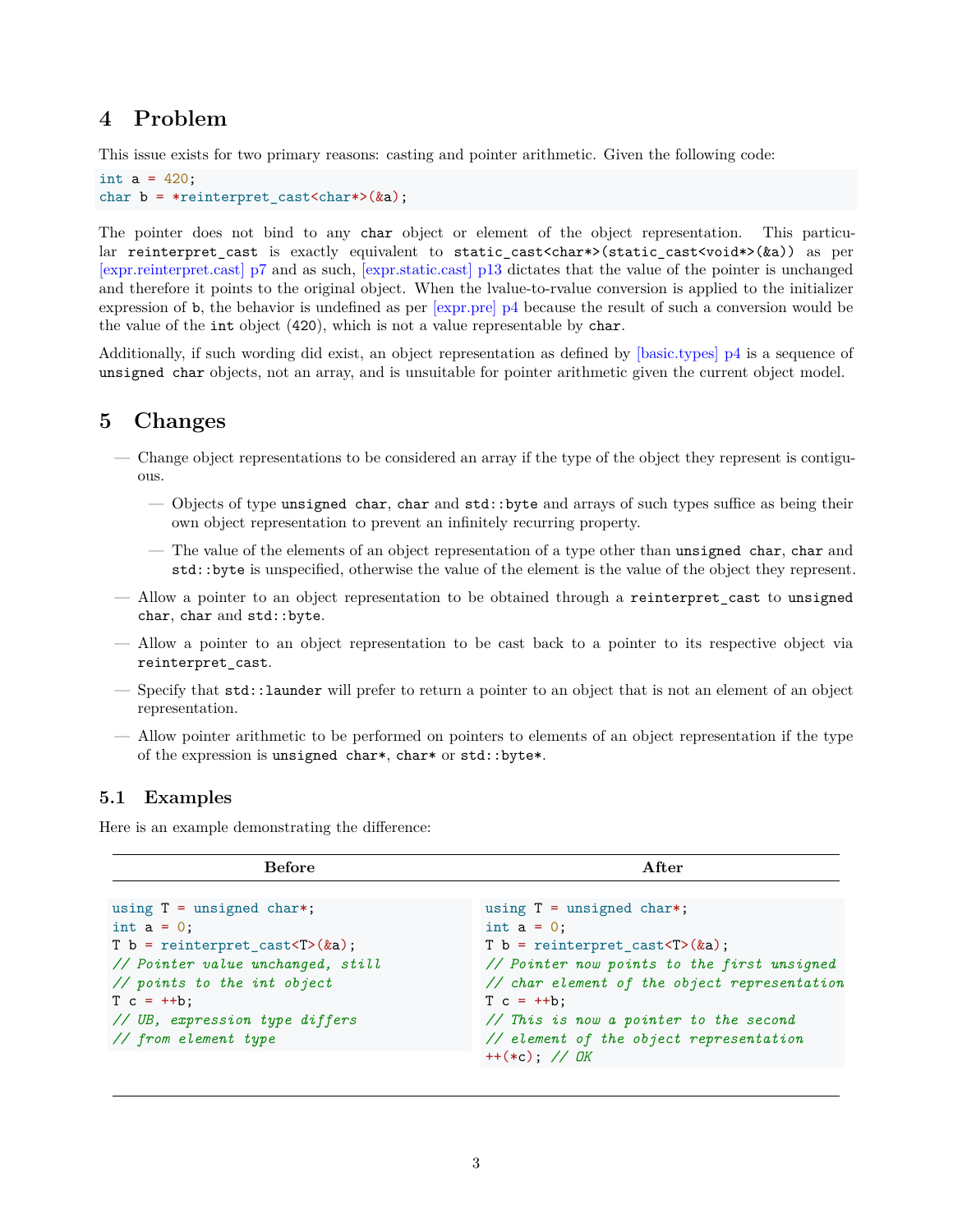Another example for arrays:

| <b>Before</b>                                          | A fter                                                 |
|--------------------------------------------------------|--------------------------------------------------------|
| using $T =$ unsigned char*;                            | using $T =$ unsigned char*;                            |
| int $a[5]$ { };                                        | int $a[5]$ { };                                        |
| T b = reinterpret_cast <t><math>(ka)</math>;</t>       | T b = reinterpret_cast <t><math>(ka)</math>;</t>       |
| // Pointer value unchanged, still                      | // Pointer now points to the first                     |
| // points to the array object                          | // unsigned char element of the                        |
| for (int $i = 0$ ; $i <$ size of (int) $* 5$ ; $++i$ ) | // object representation of the array                  |
| $b[i] = 0$ ; // UB, expression type differs            | for (int $i = 0$ ; $i <$ size of (int) $* 5$ ; $++i$ ) |
| // from element type                                   | $b[i] = 0$ ; // <i>OK</i>                              |

## <span id="page-3-0"></span>**6 Design Choices**

#### <span id="page-3-1"></span>**6.1 Object contiguity**

For pointer arithmetic to work with a pointer to an element of the object representation, it is necessary that the object representation be an array. However, since not all objects are guaranteed to occupy contiguous bytes of storage, the object representation may only be an array if the corresponding object occupies contiguous bytes of storage. It would be useful to expand the guarantee for which objects occupy contiguous storage, and therefore the subset of objects that can have their object representation accessed, however, this will be addressed in later paper [\[P1945R0](#page-6-6)].

#### <span id="page-3-2"></span>**6.2 Preserving reinterpret\_cast and static\_cast equivalence**

The proposed wording does not preserve the current reinterpret\_cast and static\_cast equivalence for object pointer types when reinterpret cast is used to cast a pointer to unsigned char\*, char\*, and std::byte\*. In these cases, reinterpret\_cast will no longer follow the pointer-interconvertibility rules used by static\_cast, instead resulting in a pointer to the object representation.

For example:

```
struct S
{
  unsigned char a;
};
void f()
{
 S b{0};
  unsigned char* c = reinterpret cast<unsigned char*>(&b);
}
```
The current approach taken by this proposal is to only allow for reinterpret\_cast to convert &b into a pointer that points to an element of the object representation of b. Preserving the equivalence leads to the question of whether the cast should follow the pointer-interconvertibility rules and result in a pointer to b.a, or result in a pointer to the first element of the object representation of b. However, breaking the equivalence will prevent std::memcpy from being implemented by the user with standard  $C++$ , as casting from a void\* to unsigned char\* will not result in a pointer pointing to an element of the object representation. It is unclear which of these it should be and is best to be decided on by CWG.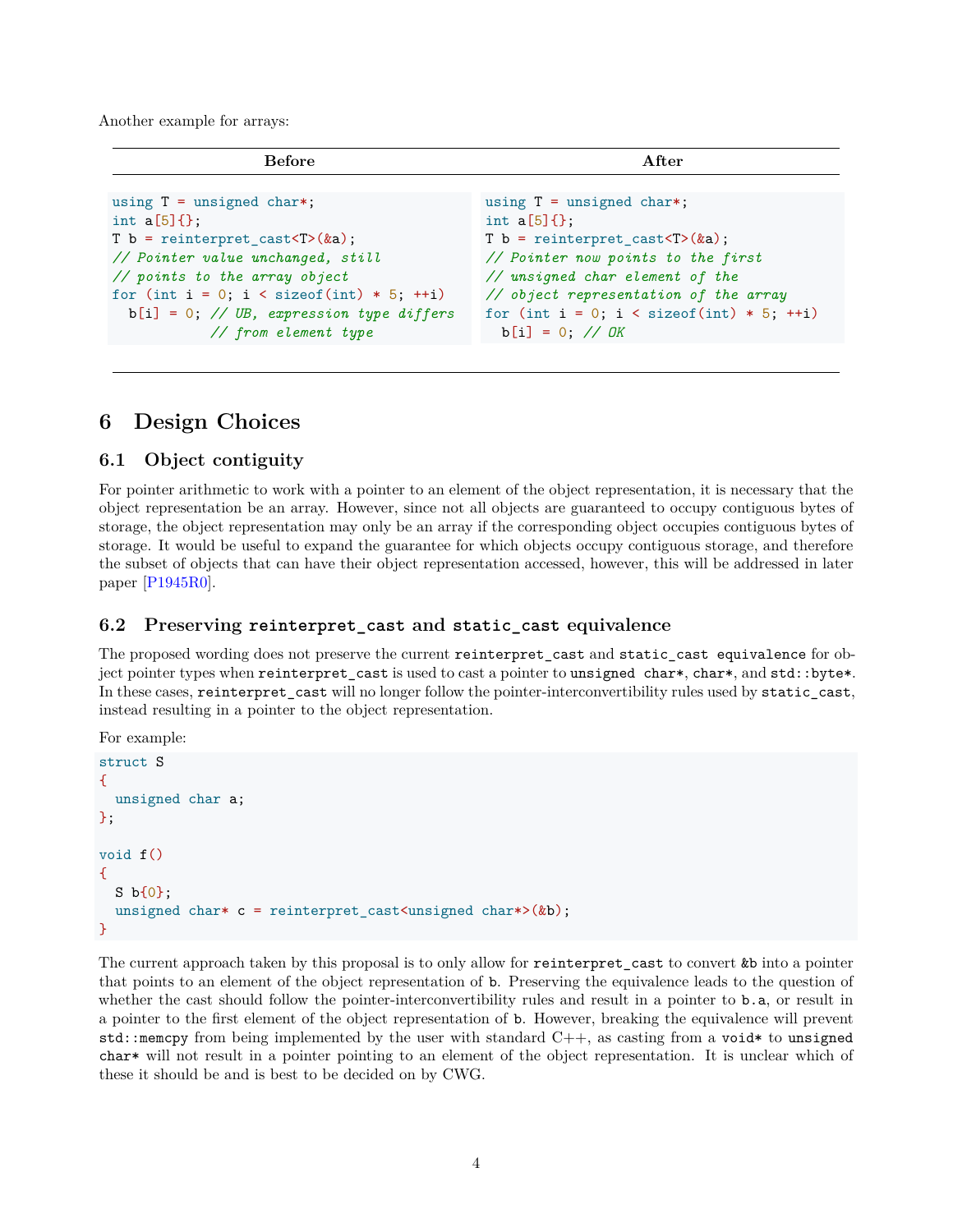#### <span id="page-4-0"></span>**6.3 The std::launder issue**

Multiple objects may occupy the same storage, in which case the objects' respective object representations will overlap. This presents the issue of deciding to which object std::launder returns a pointer. This proposal remedies the issue by prioritizing objects that are not elements of an object representation, and if no such object is found, then a pointer to an unspecified element of the set of viable objects is returned.

#### <span id="page-4-1"></span>**6.4 "Self-representing" objects**

Certain objects are suitable to act as their own object representations, such as objects of type unsigned char, char and std::byte and arrays of these types. This is to prevent infinite recursion of objects having object representations, as happens with the current word if read pedantically.

#### <span id="page-4-2"></span>**6.5 Value and access of elements of object representations**

"Self-representing" elements of an object representation of non-array type are specified to have their own value; all other elements of an object representation have an unspecified value. The reasoning for this is quite obvious, as it would be extremely difficult to specify what the value of each element would be. Access of the elements is intended to be well-defined, and is under the proposed wording, however it is up to CWG whether it should be specified explicitly.

## <span id="page-4-3"></span>**7 Wording**

All wording is relative to [N4835.](http://www.open-std.org/jtc1/sc22/wg21/docs/papers/2019/n4835.pdf)

## <span id="page-4-4"></span>**7.1 Memory and object model [intro.object], [intro.memory], [basic.life]**

#### <span id="page-4-5"></span>**7.1.1 Memory locations**

Modifying an element of an object representation concurrently with another memory location that it overlaps should be a data race. This sentence specifies that the element of the object representation is the same memory location.

Changes to [intro.memory] p3 sentence 1

<sup>3</sup> A *memory location* is either an object of scalar type or a maximal sequence of adjacent bit-fields all having nonzero width, and any overlapping elements of an object representation.

#### <span id="page-4-6"></span>**7.1.2 Object representations**

The type of the elements of the object representation should have the same cv-qualification as that of the object they represent to prevent accidental modification of the object indirectly. Additionally, if the object occupies contiguous bytes of storage, then we could consider the object representation to be an array, and thereby make pointer arithmetic well-defined. Certain objects are said to represent themselves so that the object representation does not have an object representation of its own. The value of the elements that do not represent themselves is left unspecified, as specifying it would be effectively impossible. Lastly, it is specified that an object representation appears in an enclosing object representation to make it useful for introspection.

Remove [basic.types] p4 sentence 1

<sup>4</sup> The *object representation* of an object of type T is the sequence of N unsigned char objects taken up by the object of type T, where N equals sizeof(T).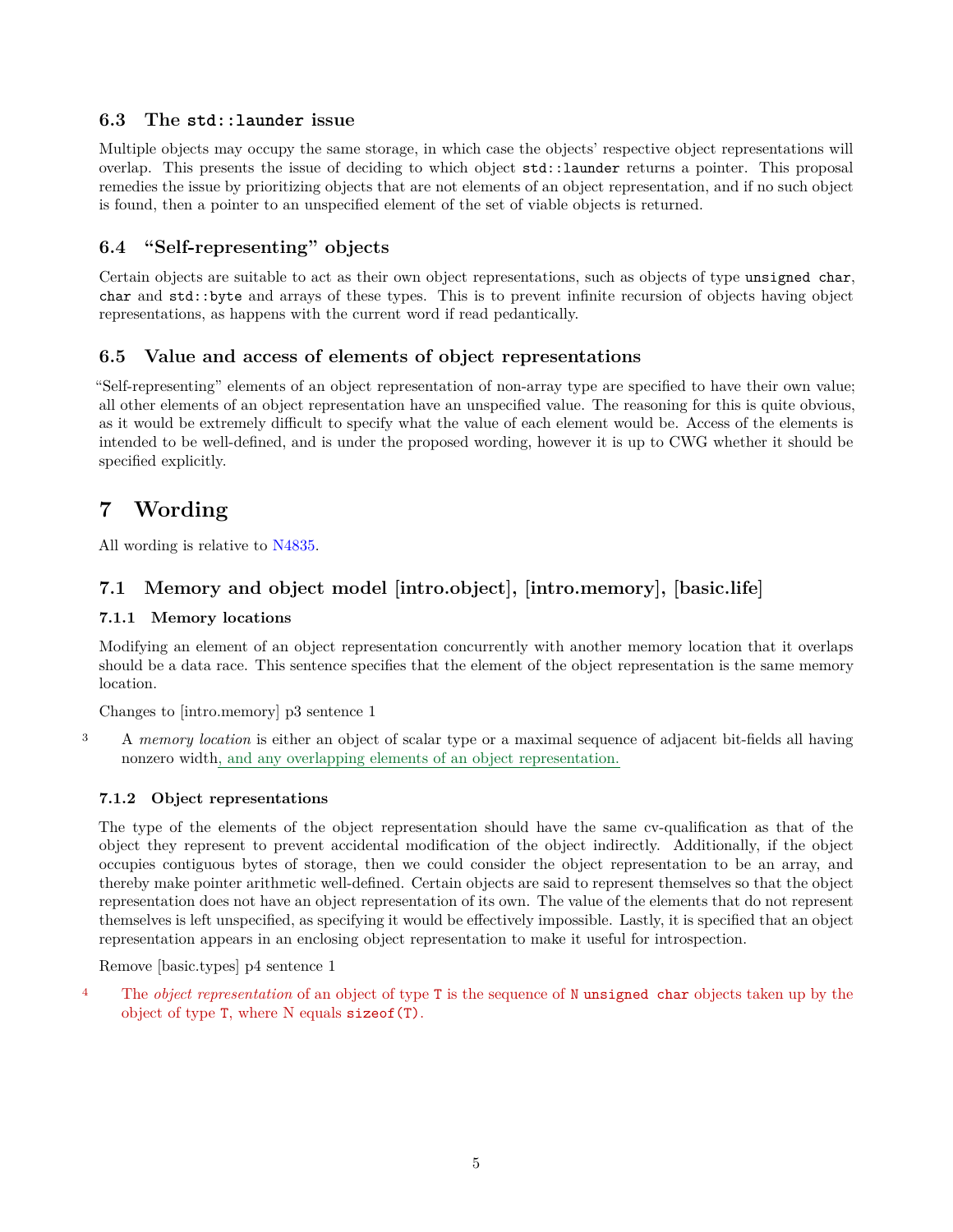Insert a new paragraph below [intro.object] p1

<sup>2</sup> The *object representation* of an object a of type cv T is a sequence of N cv unsigned char objects that occupy the same storage as a, where N is equal to sizeof(T). The sequence is considered to be an array of N T if the object occupies contiguous bytes of storage. The object representation of an object of type unsigned char, char, std::byte, or an array of such types (ignoring cv-qualification), is itself. Unless an object representation is of an object of type unsigned char, char or std::byte (ignoring cv-qualification), the value of the elements of the object representation is unspecified. The object representation of an object nested within an object o is guaranteed to appear in the object representation of o.

#### <span id="page-5-0"></span>**7.1.3 Overlapping objects**

This ensures that an object representation and its elements may exist concurrently with the object they represent, as they occupy the same storage.

Changes to [intro.object] p9

9 […] Two objects with overlapping lifetimes that are not bit-fields may have the same address if one is nested within the other, or if at least one is a subobject of zero size and they are of different types, or if at least one is an element of an object representation; otherwise, they have distinct addresses and occupy disjoint bytes of storage.

#### <span id="page-5-1"></span>**7.1.4 Identical element lifetime**

Specifying the lifetime of an object representation explicitly ensures that its lifetime will begin and end with that of its corresponding object meaning it need not be preserved after the object it represents is destroyed. The lifetime does not begin during construction to match the wording of [\[class.cdtor\] p2.](http://eel.is/c++draft/class.cdtor#2)

Insert a new paragraph below [basic.life] p2

<sup>3</sup> The lifetime of the elements of the object representation of an object begins when the lifetime of the object begins. For class types, the lifetime of the elements of the object representation ends when the destruction of the object is completed, otherwise, the lifetime ends when the object is destroyed.

#### <span id="page-5-2"></span>**7.2 Access to object representations via reinterpret\_cast [expr.reinterpret.cast]**

#### <span id="page-5-3"></span>**7.2.1 Obtaining a pointer to the object representation**

As the current wording for reinterpret cast will result in an unchanged pointer value when attempting to access an object representation, adding a special case to reinterpret\_cast is necessary to be able to obtain a pointer to the object representation, and vice versa. However, this should only happen if the object representation of the object we are casting has an object representation on which we can perform pointer arithmetic.

Replace [expr.reinterpret.cast] p7

- <sup>7</sup> An object pointer can be explicitly converted to an object pointer of a different type. When a prvalue v of object pointer type is converted to the object pointer type "pointer to cv T", the result is static\_cast<cv T\*>(static cast<cv void\*>(v)).
- <sup>7</sup> A prvalue v of object pointer type "pointer to cv1 T1" pointing to an object a can be explicitly converted to an object pointer of a different type "pointer to cv2 T2", where cv2 is the same cv-qualification as, or greater cv-qualification than cv1, the result of which is defined as follows:
- (7.1) If a occupies contiguous bytes of storage and T2 is unsigned char, char or std::byte, the result is a pointer to the first element of the object representation of a.
- $(7.2)$  Otherwise, if a points to the object representation of an object b of type T2 (ignoring cv-qualification), or the first element thereof, the result is a pointer to b.
- $(7.3)$  Otherwise, the result is static\_cast<cv2 T2\*>(static\_cast<cv2 void\*>(v)).